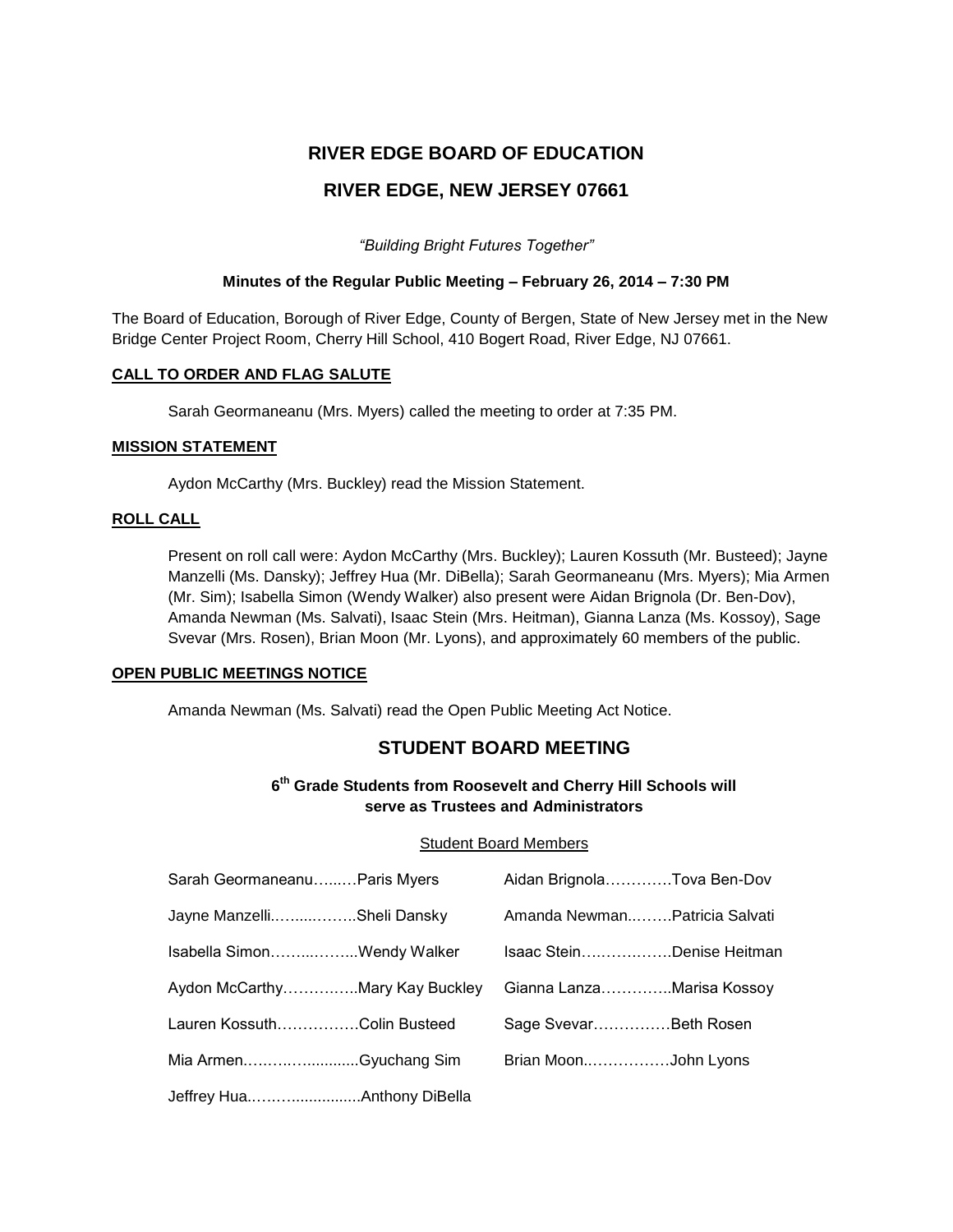#### **SPECIAL/DISCUSSION ITEMS**

Public Comment on Agenda Items – None

2014 - 2015 School Calendar Discussion

Aidan Brignola (Dr. Ben-Dov) explained to the audience that this is the time of year the school district plans for the 2014-2015 School Calendar. He spoke about the considerations and challenges in planning a calendar. He also asked some questions to consider when reviewing the proposed calendar. The questions he asked were: Should we offer families a short or a long February break? What will each choice mean for the ending of the school year? When should we "plug in" Professional Development for Teachers? Are half days useful school days? How many snow days should we have? What to do if we use more than allocated/what to do if we use less? And what other questions might we have about the calendar. A discussion took place on the questions Aidan Brignola (Dr. Ben-Dov) asked.

# **REPORTS**

# **SUPERINTENDENT'S REPORT**

Aidan Brignola (Dr. Ben-Dov) reported on the following: (See Addendum A)

# **CHERRY HILL SCHOOL PRINCIPAL'S REPORT**

Isaac Stein (Mrs. Heitman) reported on the following: (See Addendum B)

#### **ROOSEVELT SCHOOL PRINCIPAL'S REPORT**

Gianna Lanza (Ms. Kossoy) reported on the following: (See Addendum C)

#### **NEW BRIDGE CENTER ASST. PRINCIPAL'S REPORT**

Sage Svevar (Mrs. Rosen) reported on the following: (See Addendum D)

# **BOARD SECRETARY'S REPORT**

Amanda Newman (Ms. Salvati) reported on the following: (See Addendum E)

#### **BUILDING AND GROUNDS REPORT**

Brian Moon (Mr. Lyons) reported on the following: (See Addendum F)

#### **PRESIDENT'S REPORT**

Sarah Geormaneanu (Mrs. Myers) reported on the following:

Mrs. Myers would like all new committees to meet.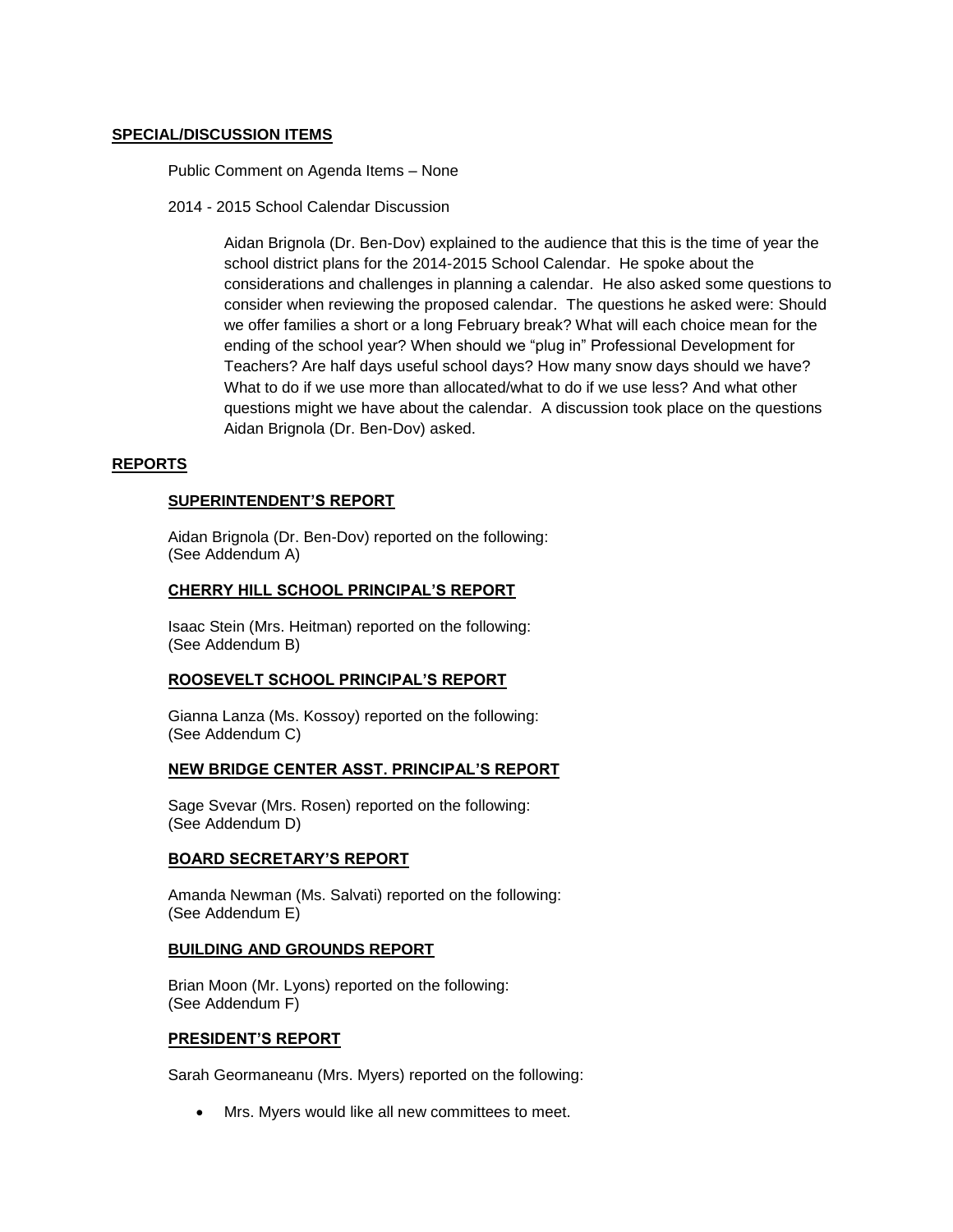#### **COMMITTEES**

- Jayne Manzelli (Ms. Dansky) attended a County Association Leadership Meeting on Saturday, February 22<sup>nd</sup>.
- Jayne Manzelli (Ms. Dansky) stated there will be a Bergen County School Boards Meeting on Tuesday, March 4, 2014 at Maggiano's Restaurant.
- Jayne Manzelli (Ms. Dansky) stated Capri Sun is earning cash for schools by having schools start their own Drink Pouch Brigade.

# **MOTIONS TO BE ACTED UPON**

#### **ADMINISTRATION/POLICY**

Motion by Lauren Kossuth (Mr. Busteed) Seconded by Jeffrey Hua (Mr. DiBella)

> 1. That the Board of Education approve the Minutes of January 8, 2014 Board Meeting.

Ayes: Aydon McCarthy (Mrs. Buckley), Lauren Kossuth (Mr. Busteed), Jane Manzelli (Ms. Dansky), Jeffrey Hua (Mr. DiBella), Sarah Geormaneanu (Mrs. Myers), Mia Armen (Mr. Sim), Isabella Simon (Ms. Walker) Nays: None

Motion by Jeffrey Hua (Mr. DiBella) Seconded by Aydon McCarthy (Mrs. Buckley)

> 2. That the Board of Education approve the Minutes of January 22, 2014 Board Meeting.

Ayes: Aydon McCarthy (Mrs. Buckley), Lauren Kossuth (Mr. Busteed), Jane Manzelli (Ms. Dansky), Jeffrey Hua (Mr. DiBella), Sarah Geormaneanu (Mrs. Myers), Mia Armen (Mr. Sim), Isabella Simon (Ms. Walker) Nays: None

Motion by Aydon McCarthy (Mrs. Buckley) Seconded by Isabella Simon (Ms. Walker)

> 3. That the Board of Education approve the staff development training as per the schedules for February 2014 including relevant mileage reimbursement. (Addendum)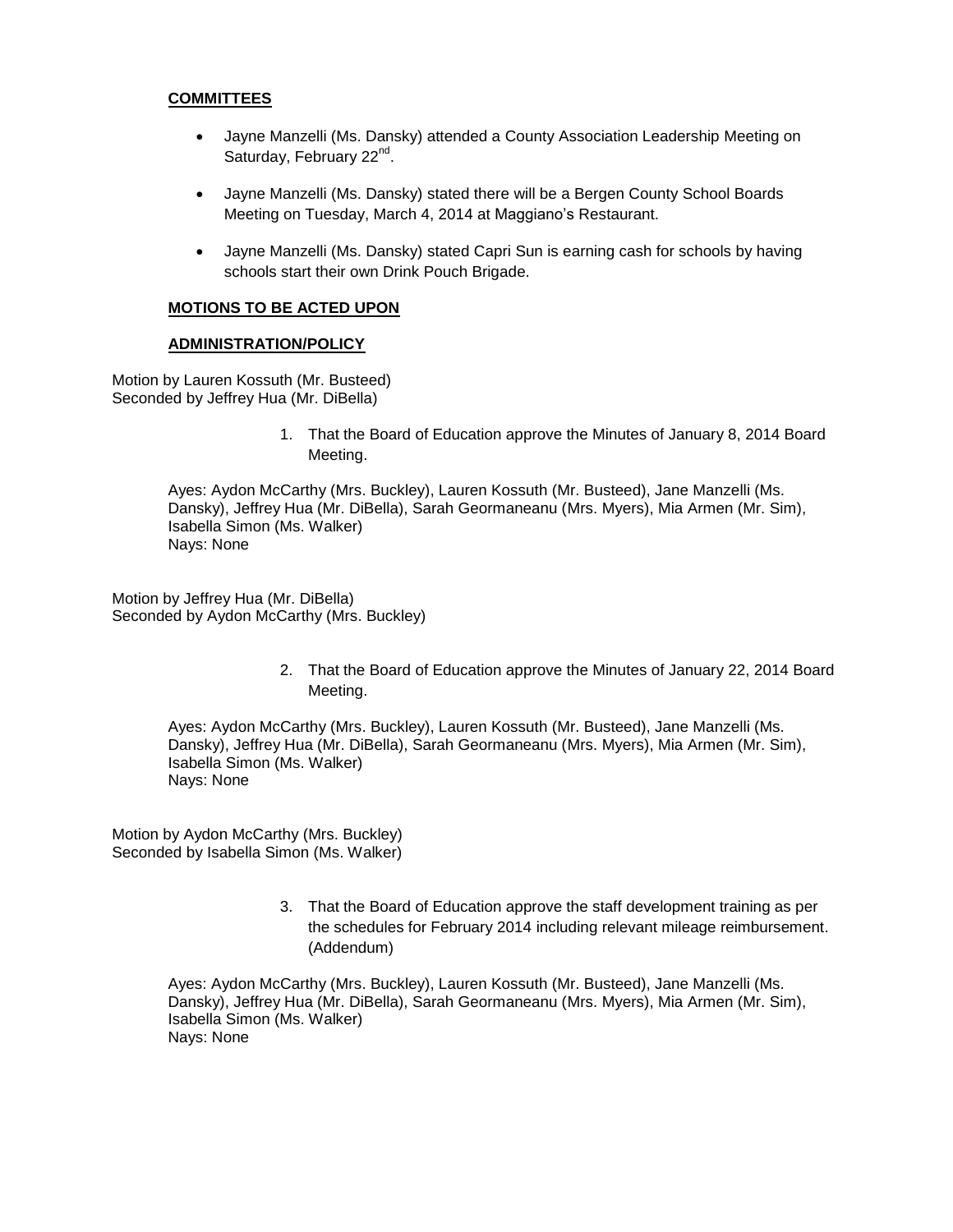| Date    | <b>School</b>  | Grade                             | <b>Destination</b>                  | Cost to<br><b>District</b> |
|---------|----------------|-----------------------------------|-------------------------------------|----------------------------|
| 3/21/14 | Cherry<br>Hill | 4                                 | Ramapo<br>College<br>Mahwah, NJ     | \$872.00                   |
| 5/14/14 | Cherry<br>Hill | 5 & 6<br>Talented<br>Art          | Museum of<br>Modern Art<br>New York | \$350.00                   |
| 5/23/14 | Roosevelt      | 6 <sup>th</sup> Grade<br>Art Club | Museum of<br>Modern Art<br>New York | \$350.00                   |
| 5/30/14 | Cherry<br>Hill | 1                                 | World of Wings<br>Teaneck, NJ       | \$1,060.00                 |
| 5/30/14 | Roosevelt      | 1                                 | World of Wings<br>Teaneck, NJ       | \$690.00                   |

4. That the Board of Education approve the following class trips:

Ayes: Aydon McCarthy (Mrs. Buckley), Lauren Kossuth (Mr. Busteed), Jane Manzelli (Ms. Dansky), Jeffrey Hua (Mr. DiBella), Sarah Geormaneanu (Mrs. Myers), Mia Armen (Mr. Sim), Isabella Simon (Ms. Walker) Nays: None

Motion by Jayne Manzelli (Ms. Dansky) Seconded by Mia Armen (Mr. Sim)

> 5. That the Board of Education approve the Revised 2014 School Year Board of Education Meeting Dates:

#### **Date School**

| January 8, 2014   | Roosevelt School                                |
|-------------------|-------------------------------------------------|
| January 22, 2014  | <b>Cherry Hill School</b>                       |
| February 5, 2014  | Roosevelt School                                |
| February 26, 2014 | Cherry Hill School (6th Gr. Board of Education) |
| March 5, 2014     | Roosevelt School                                |
| March 8, 2014     | New Bridge Center (Saturday, AM Budget Mtg)     |
| March 19, 2014    | <b>Cherry Hill School</b>                       |
| April 9, 2014     | Roosevelt School                                |
| April 23, 2014    | <b>Cherry Hill School</b>                       |
| May 7, 2014       | Roosevelt School(Public Hearing on the Budget)  |
| May 28, 2014      | <b>Cherry Hill School</b>                       |
| June 11, 2014     | Roosevelt School                                |
| June 25, 2014     | <b>Cherry Hill School</b>                       |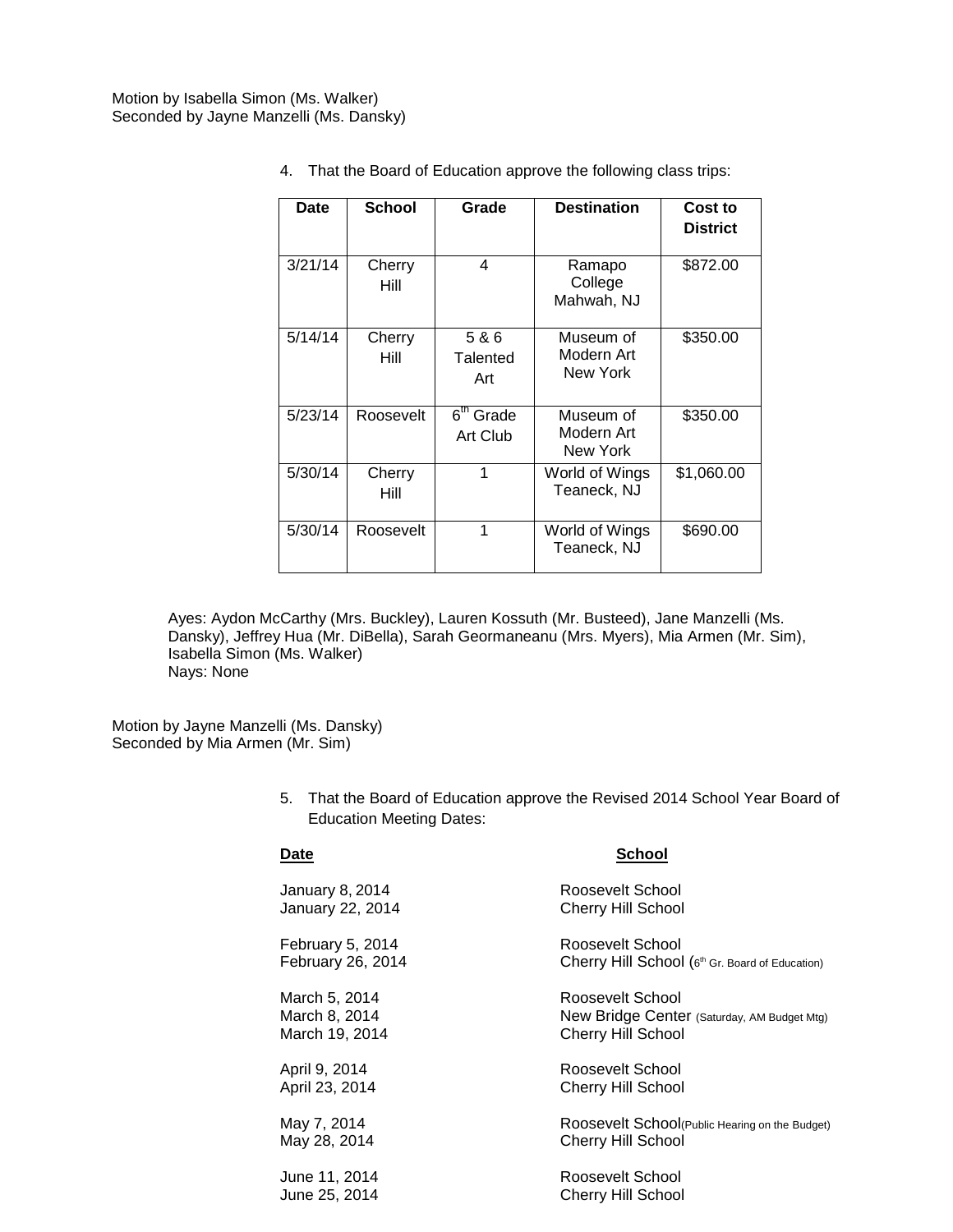| <b>Cherry Hill School</b>                     |
|-----------------------------------------------|
| Roosevelt School<br><b>Cherry Hill School</b> |
| Roosevelt School<br><b>Cherry Hill School</b> |
| Roosevelt School<br><b>Cherry Hill School</b> |
| Roosevelt School<br><b>Cherry Hill School</b> |
|                                               |

Ayes: Aydon McCarthy (Mrs. Buckley), Lauren Kossuth (Mr. Busteed), Jane Manzelli (Ms. Dansky), Jeffrey Hua (Mr. DiBella), Sarah Geormaneanu (Mrs. Myers), Mia Armen (Mr. Sim), Isabella Simon (Ms. Walker) Nays: None

Motion by Mia Armen (Mr. Sim) Seconded by Lauren Kossuth (Mr. Busteed)

> 6. BE IT RESOLVED that the River Edge Board of Education (hereinafter referred to as the "Board") hereby affirms the Superintendent's decision in HIB Investigation Number 2014-1 for the reasons set forth in the Superintendent's decision to the students' parents, and directs the Business Administrator/Board Secretary to transmit a copy of the Board's decision to the affected students' parents forthwith.

Ayes: Aydon McCarthy (Mrs. Buckley), Lauren Kossuth (Mr. Busteed), Jane Manzelli (Ms. Dansky), Jeffrey Hua (Mr. DiBella), Sarah Geormaneanu (Mrs. Myers), Mia Armen (Mr. Sim), Isabella Simon (Ms. Walker) Nays: None

Motion by Lauren Kossuth (Mr. Busteed) Seconded by Jeffrey Hua (Mr. DiBella)

> 7. That the Board of Education approve the revised 2013 – 2014 School Calendar (Addendum)

Ayes: Aydon McCarthy (Mrs. Buckley), Lauren Kossuth, Jane Manzelli (Ms. Dansky), Jeffrey Hua (Mr. DiBella), Sarah Geormaneanu, Mia Armen (Mr. Sim), Isabella Simon (Ms. Walker) Nays: Mr. Busteed, Mrs. Myers

#### **CURRICULUM/EDUCATION** – None

#### **BUILDING & GROUNDS** - None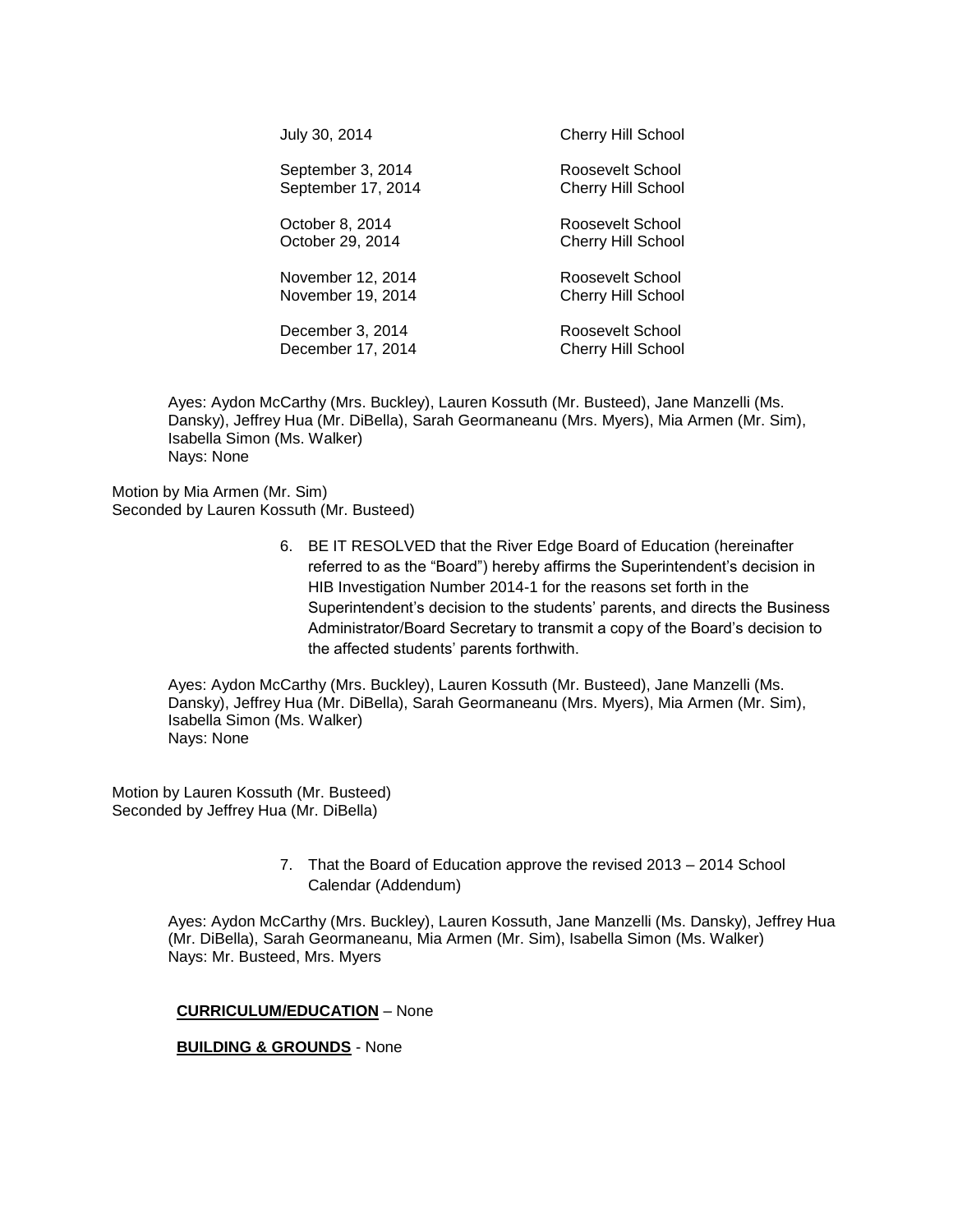#### **FINANCE/GRANTS/GIFTS**

Motion by Jeffrey Hua (Mr. DiBella) Seconded by Aydon McCarthy (Mrs. Buckley)

> 1. That the Board of Education approve the bills & claims dated February 2014 totaling \$748,272.51 including checks #35948 through #36032 claims dated February 2014 totaling Payrolls dated January 15, 2014 and January 31, 2014 totaling \$1,046,692.00issued therefore, a copy of such warrants list be attached as part of these minutes. (Addendum)

Ayes: Aydon McCarthy (Mrs. Buckley), Lauren Kossuth (Mr. Busteed), Jane Manzelli (Ms. Dansky), Jeffrey Hua (Mr. DiBella), Sarah Geormaneanu (Mrs. Myers), Mia Armen (Mr. Sim), Isabella Simon Nays: None Abstained: Ms. Walker

Motion by Aydon McCarthy (Mrs. Buckley) Seconded by Isabella Simon (Ms. Walker)

> 2 That the Board of Education approve the Budget Transfers for the school year 2013-2014 as of December 31, 2013. (Addendum)

Ayes: Aydon McCarthy (Mrs. Buckley), Lauren Kossuth (Mr. Busteed), Jane Manzelli (Ms. Dansky), Jeffrey Hua (Mr. DiBella), Sarah Geormaneanu (Mrs. Myers), Mia Armen (Mr. Sim), Isabella Simon (Ms. Walker) Nays: None

Motion by Isabella Simon (Ms. Walker) Seconded by Jayne Manzelli (Ms. Dansky)

> 3. That the River Edge Board of Education approve the Secretary's and Treasurer's Reports for the period ending December 31, 2013.

> > Further, we certify that as of December 31, 2013 after review of the secretary's monthly financial report (appropriations section) and upon consultation with the appropriate district officials, to the best of our knowledge no major account or fund has been overexpended in violation of N.J.A.C. 6A:23-2.11 and that sufficient funds are available to meet the district's financial obligation for the remainder of the fiscal year. (Addendum)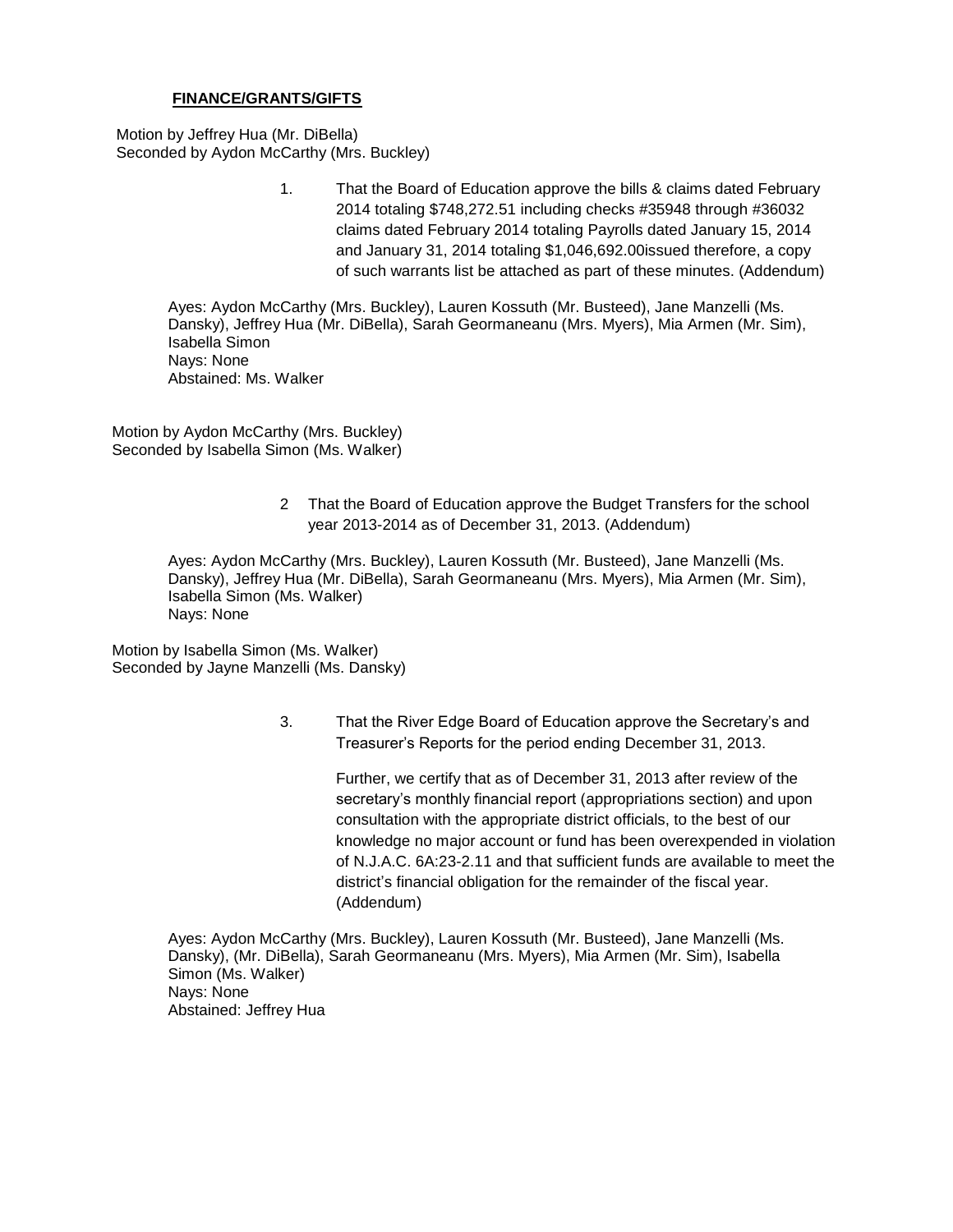Motion by Jayne Manzelli (Ms. Dansky) Seconded by Mia Armen (Mr. Sim)

> 4. That the Board of Education establish May 7, 2014 as the date for the official Public Hearing of the 2014-2015 School Year Budget.

Ayes: Aydon McCarthy (Mrs. Buckley), Lauren Kossuth (Mr. Busteed), Jane Manzelli (Ms. Dansky), Jeffrey Hua (Mr. DiBella), Sarah Geormaneanu (Mrs. Myers), Mia Armen (Mr. Sim), Isabella Simon (Ms. Walker) Nays: None

Motion by Mia Armen (Mr. Sim) Seconded by Lauren Kossuth (Mr. Busteed)

> 5. That the Board of Education approve \$3,000 compensation for Chris Armen, as Director of the 2014 summer enrichment Program.

Ayes: Aydon McCarthy (Mrs. Buckley), Lauren Kossuth (Mr. Busteed), Jane Manzelli (Ms. Dansky), Jeffrey Hua (Mr. DiBella), Sarah Geormaneanu (Mrs. Myers), Mia Armen (Mr. Sim), Isabella Simon (Ms. Walker) Nays: None

Motion by Lauren Kossuth (Mr. Busteed) Seconded by Jeffrey Hua (Mr. DiBella)

> 6. That the Board of Education approve the Summer Enrichment Program teacher hourly rate to be \$30.87 for summer 2014.

Ayes: Aydon McCarthy (Mrs. Buckley), Lauren Kossuth (Mr. Busteed), Jane Manzelli (Ms. Dansky), Jeffrey Hua (Mr. DiBella), Sarah Geormaneanu (Mrs. Myers), Mia Armen (Mr. Sim), Isabella Simon (Ms. Walker) Nays: None

Motion by Jeffrey Hua (Mr. DiBella) Seconded by Aydon McCarthy (Mrs. Buckley)

> 7. That the Board of Education approve the Summer Enrichment Program Clerical Assistant at a stipend of \$1,250 for the Summer Enrichment 2014 Program.

Ayes: Aydon McCarthy (Mrs. Buckley), Lauren Kossuth (Mr. Busteed), Jane Manzelli (Ms. Dansky), Jeffrey Hua (Mr. DiBella), Sarah Geormaneanu (Mrs. Myers), Mia Armen (Mr. Sim), Isabella Simon (Ms. Walker) Nays: None

Motion by Aydon McCarthy (Mrs. Buckley) Seconded by Isabella Simon (Ms. Walker)

> 8. That the Board of Education approve tuition at \$75.00 per enrichment class for the 2014 Summer Enrichment Program.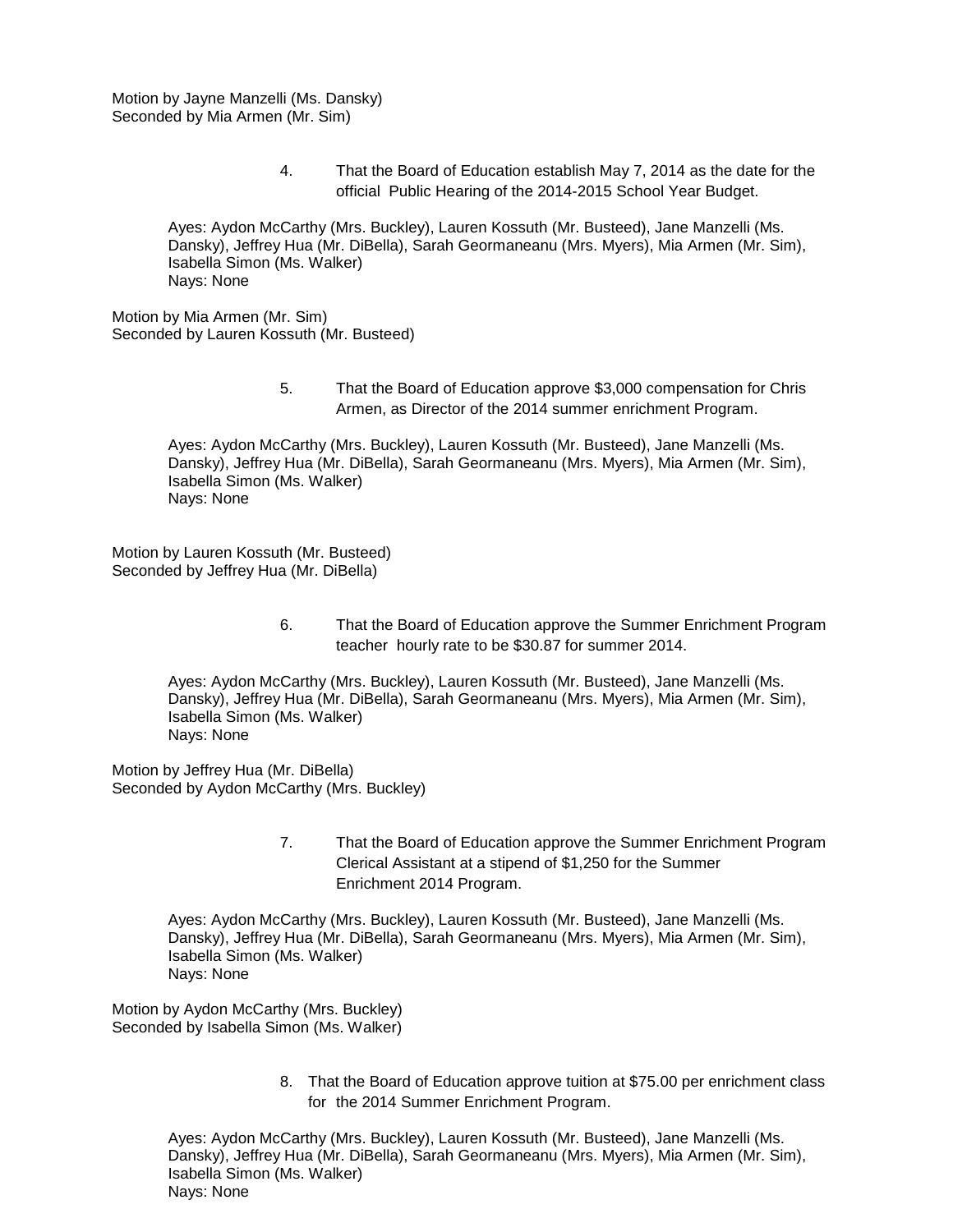Motion by Isabella Simon (Ms. Walker) Seconded by Jayne Manzelli (Ms. Dansky)

> 9. That the Board of Education accept the donation of dictionaries by the Oradell/Emerson Rotary Club for every third grade student at Cherry Hill School and Roosevelt School.

Ayes: Aydon McCarthy (Mrs. Buckley), Lauren Kossuth (Mr. Busteed), Jane Manzelli (Ms. Dansky), Jeffrey Hua (Mr. DiBella), Sarah Geormaneanu (Mrs. Myers), Mia Armen (Mr. Sim), Isabella Simon (Ms. Walker) Nays: None

#### **PERSONNEL**

Motion by Jayne Manzelli (Ms. Dansky) Seconded by Mia Armen (Mr. Sim)

> 1. That the Board of Education accept, with regret, the resignation of Shirley Sanders, Part-time Lunch Aide, effective February 10, 2014.

Ayes: (Mrs. Buckley), Lauren Kossuth (Mr. Busteed), Jane Manzelli (Ms. Dansky), Jeffrey Hua (Mr. DiBella), Sarah Geormaneanu (Mrs. Myers), Mia Armen (Mr. Sim), Isabella Simon (Ms. Walker) Nays: None Abstained: Aydon McCarthy

Motion by Mia Armen (Mr. Sim) Seconded by Lauren Kossuth (Mr. Busteed)

> 2. That the Board of Education, with the recommendation of the Superintendent approve the following for an Assistantship, from March 17, 2014 to May 16, 2014.

#### Rebecca Wolk

Ayes: Aydon McCarthy (Mrs. Buckley), Lauren Kossuth (Mr. Busteed), Jane Manzelli (Ms. Dansky), Jeffrey Hua (Mr. DiBella), Sarah Geormaneanu (Mrs. Myers), Mia Armen (Mr. Sim), Isabella Simon (Ms. Walker) Nays: None

Motion by Lauren Kossuth (Mr. Busteed) Seconded by Jeffrey Hua (Mr. DiBella)

> 3. That the Board of Education, with the recommendation of the Superintendent approve Jeffrey Grey, Leave Replacement Teacher for Nicole Campbell from February 27, 2014 through June 30, 2014.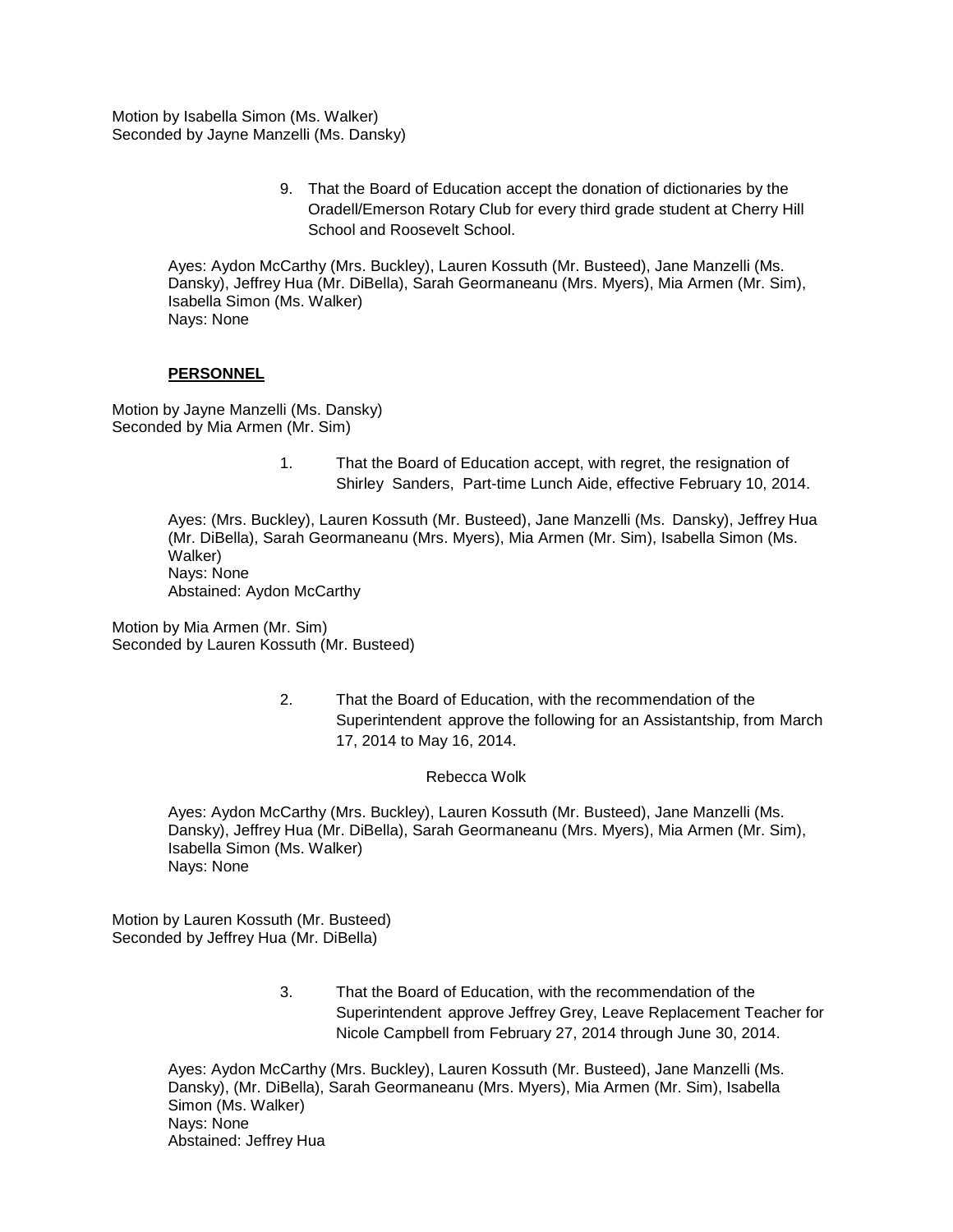Motion by Jeffrey Hua (Mr. Dibella) Seconded by Aydon McCarthy (Mrs. Buckley)

- 4. That the Board of Education approve a Revised Maternity/Disability leave of absence for Nicole Campbell from March 3, 2014 to April 11, 2014 and a State Family leave of absence effective April 14, 2014 to June 30, 2014.
- 5. That the Board of Education approve a Leave of Absence for Mark Jentz for up to three weeks, effective March 1, 2014.

Ayes: Aydon McCarthy (Mrs. Buckley), Lauren Kossuth (Mr. Busteed), Jane Manzelli (Ms. Dansky), Jeffrey Hua (Mr. DiBella), Sarah Geormaneanu (Mrs. Myers), Mia Armen (Mr. Sim), Isabella Simon (Ms. Walker) Nays: None

#### **RIVER EDGE SPECIAL EDUCATION** - None

#### **REGION V ADMINISTRATION & TRANSPORTATION**

Motion by Aydon McCarthy (Mrs. Buckley) Seconded by Isabella Simon (Ms. Walker)

> 1. That the Board of Education approve the bills & claims dated February 2014 totaling \$649,841.21 including checks #62100 through #62216.

Ayes: Aydon McCarthy (Mrs. Buckley), Lauren Kossuth (Mr. Busteed), Jane Manzelli (Ms. Dansky), Jeffrey Hua (Mr. DiBella), Sarah Geormaneanu (Mrs. Myers), Mia Armen (Mr. Sim), Isabella Simon (Ms. Walker) Nays: None

Motion by Isabella Simon (Ms. Walker) Seconded by Jane Manzelli (Ms. Dansky)

> 2. That the Board of Education approve the following Addendum Contract for Radient Transportation.

| Route # | <b>Transporter</b> | <b>Per Diem</b> |
|---------|--------------------|-----------------|
| 2042    | Sheppard M.S.      | \$264.00        |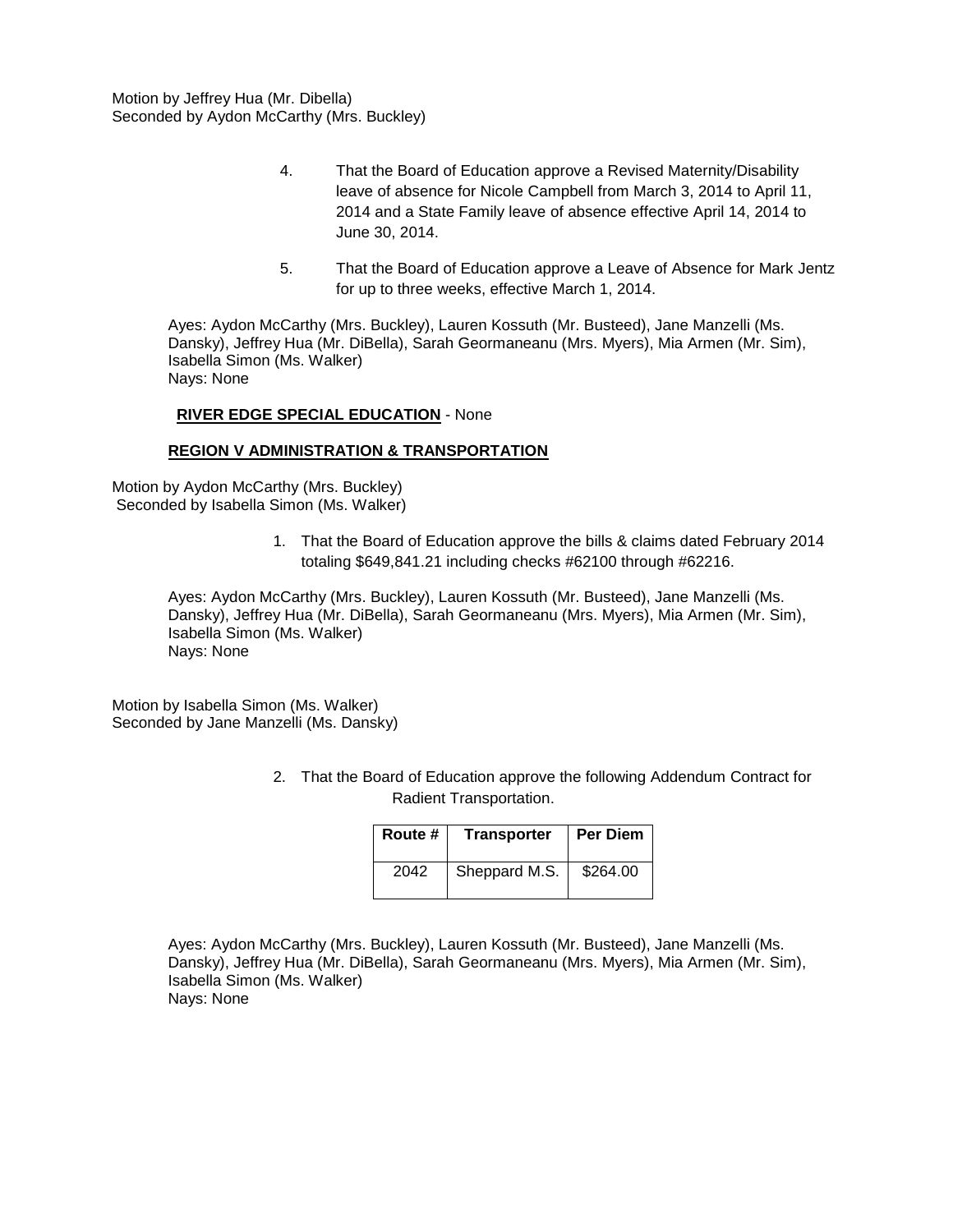Motion by Jane Manzelli (Ms. Dansky) Seconded by Mia Armen (Mr. Sim)

> 3. That the Board of Education approve the following Renewal Contracts for S&D Transportation.

| Route # | <b>Transporter</b>         | <b>Per Diem</b> |
|---------|----------------------------|-----------------|
| 1975    | Washington South/Ridgewood | \$119.39        |
| 1853    | <b>Chancellor Academy</b>  | \$147.50        |
| 1856    | Leonia M.S./Anna Scott     | \$153.68        |

Ayes: Aydon McCarthy (Mrs. Buckley), Lauren Kossuth (Mr. Busteed), Jane Manzelli (Ms. Dansky), Jeffrey Hua (Mr. DiBella), Sarah Geormaneanu (Mrs. Myers), Mia Armen (Mr. Sim), Isabella Simon (Ms. Walker) Nays: None

Motion by Mia Armen (Mr. Sim) Seconded by Lauren Kossuth (Mr. Busteed)

> 4. That the Board of Education approve the following Quote Contract for Morgan Educational Services.

| Route # | Transporter   | Per Diem |
|---------|---------------|----------|
| Q143    | Slocum/Skewes | \$180.00 |

Ayes: Aydon McCarthy (Mrs. Buckley), Lauren Kossuth (Mr. Busteed), Jane Manzelli (Ms. Dansky), Jeffrey Hua (Mr. DiBella), Sarah Geormaneanu (Mrs. Myers), Mia Armen (Mr. Sim), Isabella Simon (Ms. Walker) Nays: None

Motion by Lauren Kossuth (Mr. Busteed) Seconded by Jeffrey Hua (Mr. DiBella)

> 5. That the Board of Education approve the following Quote Contract for EZ Ride Transportation.

| Route # | <b>Transporter</b>  | <b>Per Diem</b> |
|---------|---------------------|-----------------|
| Q162    | Lincoln Tech/Mahwah | \$68.00         |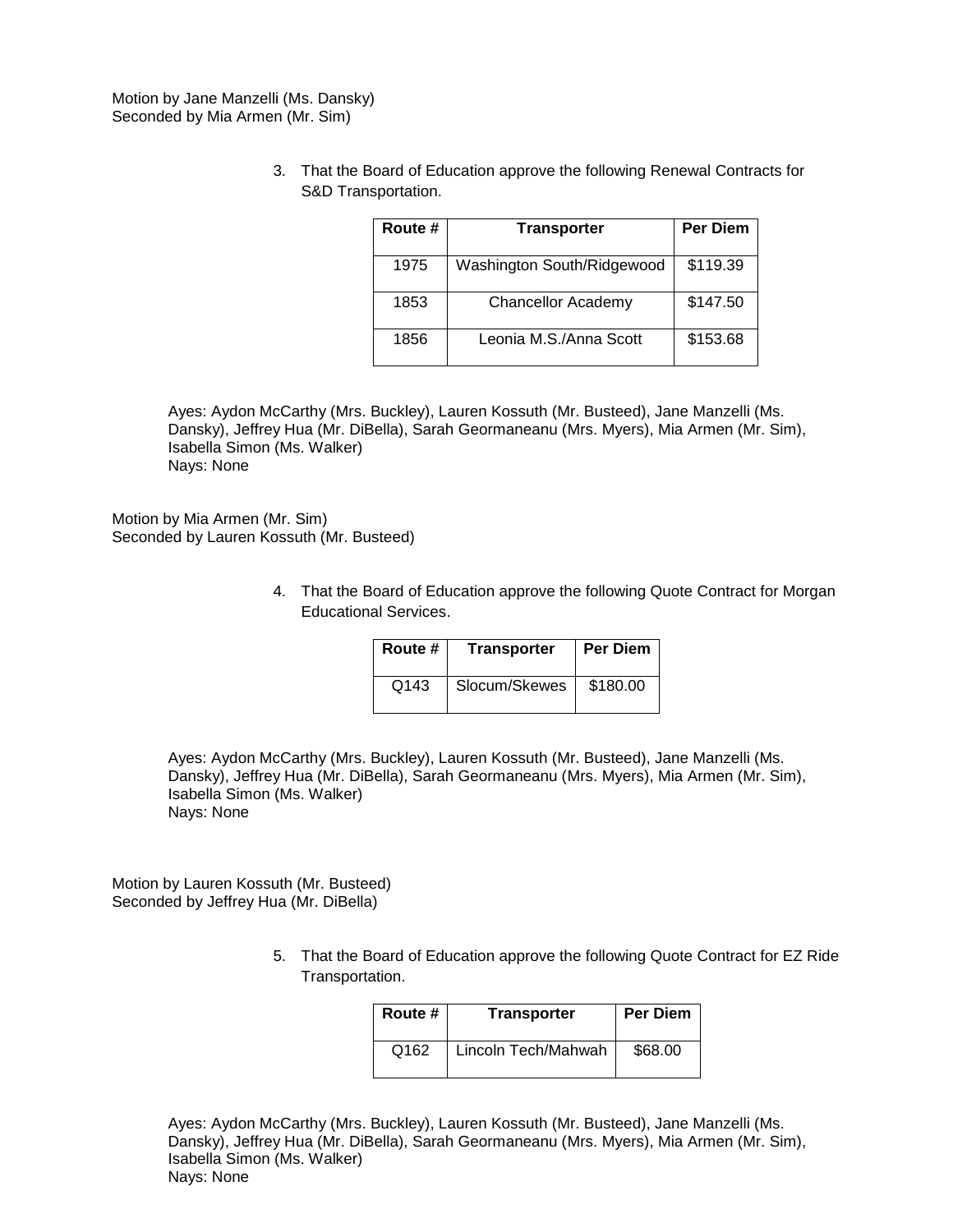Motion by Jeffrey Hua (Mr. DiBella) Seconded by Aydon McCarthy (Mrs. Buckley)

> 6. That the Board of Education approve the following Quote Contract for S&D Transportation.

| Route # | <b>Transporter</b>         | Per Diem |
|---------|----------------------------|----------|
| Q171    | <b>Tenafly High School</b> | \$63.00  |

Ayes: Aydon McCarthy (Mrs. Buckley), Lauren Kossuth (Mr. Busteed), Jane Manzelli (Ms. Dansky), Jeffrey Hua (Mr. DiBella), Sarah Geormaneanu (Mrs. Myers), Mia Armen (Mr. Sim), Isabella Simon (Ms. Walker) Nays: None

Motion by Aydon McCarthy (Mrs. Buckley) Seconded by Isabella Simon (Ms. Walker)

> 7. **BE IT RESOLVED THAT THE REGION V COUNCIL FOR SPECIAL EDUCATION WILL PROVIDE SHARED SERVICES FOR ITS MEMBER DISTRICTS AND BE IT FURTHER RESOLVED THAT THE RIVER EDGE BOARD OF EDUCATION,** upon recommendation of the Superintendent,, approves the following Region V Shared Services Consultants, Psychologists, Learning Disabilities Teacher Consultants, Social Workers, Speech Language Specialists, Occupational and Physical Therapists and Translators to provide evaluations, direct services and consultation, to nonpublic and public schools for member districts upon request for the 2013- 2014 school year.

| <b>Heather Gilgallon</b> | Social Worker                  |
|--------------------------|--------------------------------|
| Arlene Goldis            | <b>Learning Consultant</b>     |
| Mara M. Stensrud         | Speech and Language Specialist |
| Karen Cooney             | Psychologist                   |
| Naomi Davidson           | Psychologist                   |